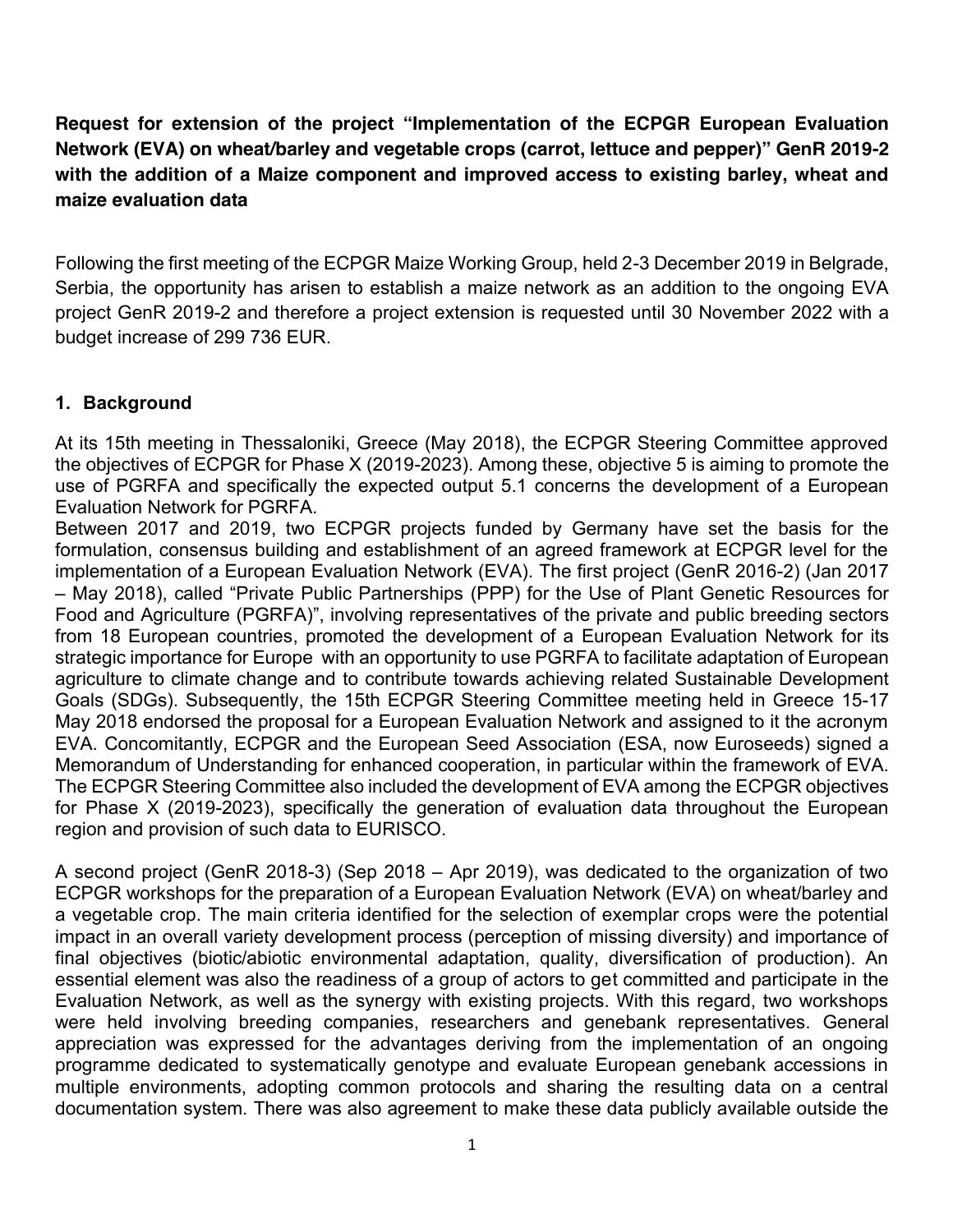specific crop consortia after an embargo period of three years. The cereal breeding companies were unanimous in identifying disease resistance as the most suitable and useful traits to be evaluated through the Network and agreed to carry out annual evaluation of a defined and limited amount of genebank accessions at their own cost. In the case of vegetable breeders, phenotypical, harvest and quality traits were also considered important for this exercise, together with disease resistance traits. Genebank managers agreed on the importance to provide minimum quantities of selected genebank accessions to the network for multiplication, genotyping and evaluation. It was considered a benefit for the genebanks to be able to serve users in a context that would make it possible to add genotypic and phenotypic information to their conserved accessions, at no cost for the genebanks. The Wheat and Barley workshop agreed to evaluate the same material in different environments of three macro-zones (north, centre and south Europe) and to focus on the following five crops: Spring barley, Winter barley, Spring wheat, Winter wheat, Durum wheat (only for southern region). During the vegetables workshop, three exemplar crops were selected, representing fruit (Pepper), leaves (Lettuce) and root (Carrot) products and interest was expressed towards evaluation of mainly landraces and possibly wild relatives. All materials under investigation will be pre-screened in the laboratory for susceptibility to respective critical diseases. After multiplication, the same material will then be field tested in multiple environments. All accessions of all crops are planned to be genotyped. The implementation of the wheat/barley and vegetables EVA Networks was then facilitated by the approval of a third project (GenR 2019-2)(July 2019-June 2022), covering the costs of coordination by the ECPGR Secretariat, upgrade of EURISCO, multiplication and genotyping of genebank accessions and travel funds to consolidate the networks. As of November 2019, 10 public institutions and 17 breeding companies from 14 countries undersigned the Letter of Agreement to participate in the wheat and barley EVA Network; similarly, 12 public institutions and 14 breeding companies from 12 countries undersigned the Letter of Agreement to participate in the vegetables EVA Network. First batches of accessions have been acquired from genebanks and provided to three institutions acting as multipliers respectively in the North, Central and South part of Europe.

Within the framework of German-funded project GenR 2019-5, the first Meeting of the ECPGR Working Group on Maize was held in Belgrade, Serbia, 2-3 December 2019. As an outcome, the WG expressed interest, availability and commitment to implement an EVA Network component for Maize, following the examples of the ongoing components on wheat, barley and vegetables.

In this context, it is proposed to extend project GenR 2019-2 to enable the implementation of the EVAmaize Network for three years under the Coordination of the ECPGR Secretariat. As part of this extension, the establishment of a maize crop consortium will be formalized, through signature of Letters of Commitment and Cooperation Agreements. Extension of the EVA initiative to maize will enable the newly formed WG on Maize to rapidly engage in adding value to the European maize genetic resources within an appropriate framework of public/private partnerships, with adoption of common standards, use of EURISCO and strengthening of the AEGIS collection.

It has also been pointed out that several regional or national publicly funded projects have taken place in the recent past, in which germplasm accessions of, inter alia, barley, wheat and maize have been evaluated, but the data generated are not easily accessible. It is proposed here to retrieve such type of data from the data originator, wherever possible, and prepare such data for inclusion into EURISCO, utilizing the appropriate Characterization & Evaluation EURISCO templates. One specific example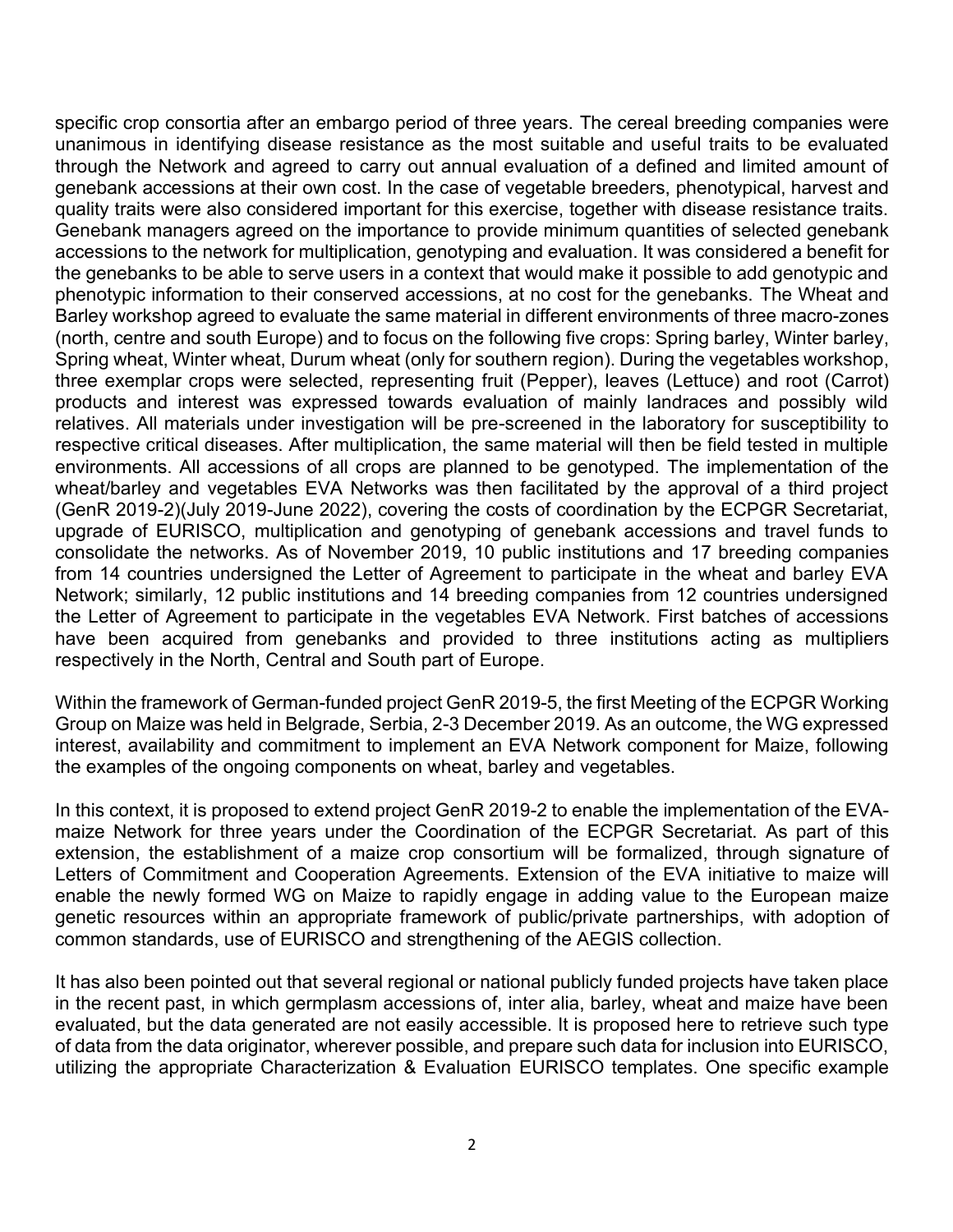relates to the maize core collection that was characterized during the EU-funded 'GenRes 088' project (1997-2001).

Activities that will be carried out for this project are suitable to be documented for public awareness purposes, according to the ECPGR Communication strategy. A contribution is therefore requested towards the preparation of the ECPGR Jubilee Video, which is planned to be prepared in time for the 40th anniversary of ECPGR in October 2020.

## **Objectives of the extended project**

- a) Kick-start the implementation of the European Evaluation Networks on maize under the coordination of the ECPGR Secretariat
- b) Formalize the evaluation network maize consortium through the signature of Letters of Commitment by the partners and finalize specific Cooperation Agreements
- c) Improve the functionality of the EURISCO documentation system to enable a dedicated intranet platform for the maize consortium, to display and analyze data for the partners under a three years embargo
- d) Perform evaluation for biotic and/or abiotic stresses of between 100-250 European genebank accessions of maize per year, in possibly 10 sites suitable for each of two maturity categories ('mid-late' and 'late'), for two years, for a total of at least 200 and up to a maximum of 500 maize accessions evaluated
- e) Use jointly agreed evaluation protocols (experiment set up; scoring methodology) and data collection standards (ontologies) for data collection
- f) Genotype all the accessions selected for evaluation
- g) Include the projects derived phenotypic and genotypic data in EURISCO
- h) Facilitate inclusion of evaluated accessions into AEGIS
- i) Include into EURISCO existing characterization and evaluation data from at least 100 accessions of wheat and barley and ca. 100 accessions of the European maize core collection.
- j) Contribute to the preparation of the ECPGR Jubilee Video

# **2. Activities**

Activities will be carried out around three growing seasons, thereby starting a rolling cycle of evaluations that is expected to continue beyond the end of the current project, as follows (also see attached excel Table 1)**:**

- Year 1 (2020): setting up of standards, acquisition, multiplication and redistribution of material  $(1<sup>st</sup> set)$
- Year 2 (2021): first round of evaluation ( $1<sup>st</sup> set$ ); second round of acquisition, multiplication and redistribution (2nd set)
- Year 3 (2022): second round of evaluation (1<sup>st</sup> set); first round of evaluation (2<sup>nd</sup> set); third round of acquisition, multiplication and redistribution (3rd set)
- Year 4 (2023) [extra budget]: second round of evaluation (2<sup>nd</sup> set); first round of evaluation (3<sup>rd</sup>) set); fourth round of acquisition, multiplication and redistribution  $(4<sup>th</sup>$  set)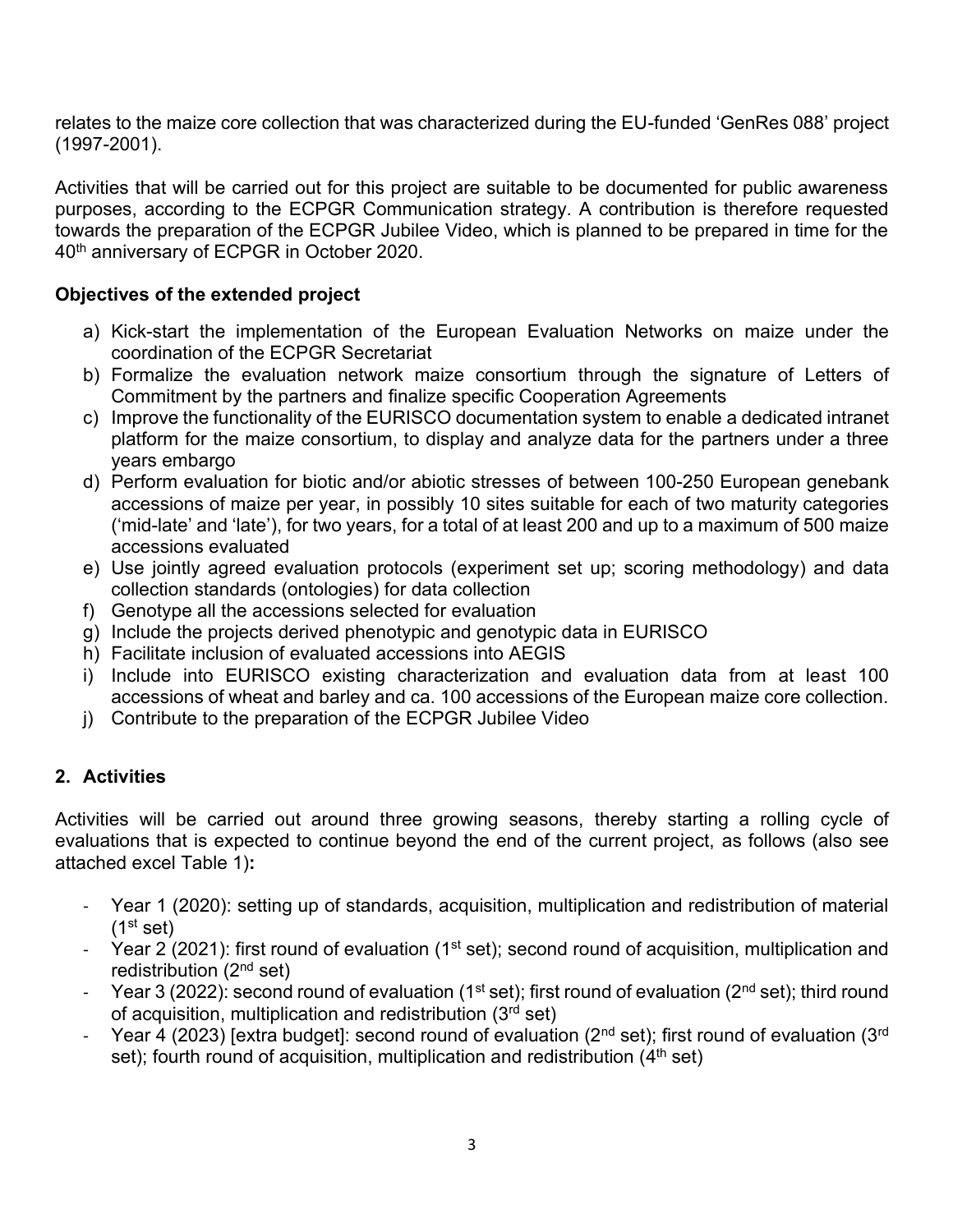Extra budget activities are planned with the intention to give continuity to the network on a rolling basis. However, additional funds will need to be procured before extra budget activities can effectively be confirmed.

In more detail, the following activities will be carried out:

- i. Obtain signature of EVA-Letter of Commitment by the partners identified potential partners are the following, but the list can be extended:
	- a. **Breeding companies/Commercial breeding programmes:** Arvalis, Euralis, Limagrain, RAGT-2n, Syngenta (France); KWS, Research & breeding Dottenfelderhof (Germany); Planta (Italy), MRI Zemun Polje (Serbia) Agrosa, Fito, Secobra Recherches (Spain); Getreidezüchtung Peter Kunz (Switzerland); Corteva (Multi).
	- b. **Genebanks/Research institutes**: Institute of Plant Genetic Resources, Tirana (Albania); CRI, Prague (Czech Republic); INRA, Gif-sur-Yvette and Montpellier (France), CREA-CI Bergamo (Italy), IPK, Gatersleben (Germany); INIAV, Braga and IPC, Coimbra (Portugal); Suceava Genebank (Romania); MRI Zemun Polje (Serbia); CSIC Pontevedra (Spain); Agroscope Nyon (Switzerland).
- ii. Extend list of partners
- iii. Annual meetings of consortium partners (first meeting inviting breeding companies to confirm their commitment, tentatively in March 2020)
- iv. Draft of the Consortium Agreement by the Secretariat, in consultation with partners and obtaining related signatures
- v. Agreement on traits to be evaluated during 2021, 2022 and (extra budget) 2023
- vi. Design of the evaluation experiments, coordinated by Task Forces (TF) to be defined
- vii. Selection at least 50 up to 125 accessions per year per each maturity group) (trials repeated for 2 years)
- viii. Dispatch by genebanks of agreed accessions (50-100 seeds) with SMTA to the multiplier institutes (unless multiplication can take place in the originating genebanks)
- ix. Multiplication of accessions by multipliers. Each accession will be multiplied per se as well as it will be crossed with a tester and the progeny of the cross will also be field evaluated by breeders
- x. Dispatch of multiplied accessions from multipliers to field evaluators with SMTA (possibly 10 locations per maturity group) and from multipliers to genotyping institute/service provider (INRA, France)
- xi. Agreement on evaluation protocols and data collection standards (ontologies), coordinated by Task Forces to be defined.
- xii. Definition of genotyping methodology (for example bulk of 15 plants and use of 50K SNP chip)
- xiii. Analysis of database requirements by EURISCO staff and provision of special functionalities (intranet platform for the partners, with 3 years embargo before making data widely public, etc.)
- xiv. Carry out field evaluation in multiple locations: the same 50-125 accessions tested for biotic and/or abiotic stresses (such as resistance to *Aspergillus, Fusarium, Helminthosporium*, tolerance to drought and cold) for each maturity group (mid-late and late), during growing seasons 2021, 2022 and 2023
- xv. Dispatch of evaluation data based on agreed standard exchange formats from all the evaluation sites to the central repository (EURISCO), after harvest 2021, 2022 and 2023
- xvi. Carry out the genotyping of selected accessions under evaluation and dispatch of genotypic data to consortium partners (ca. 250 per year per crop) for three years (INRA/service provider)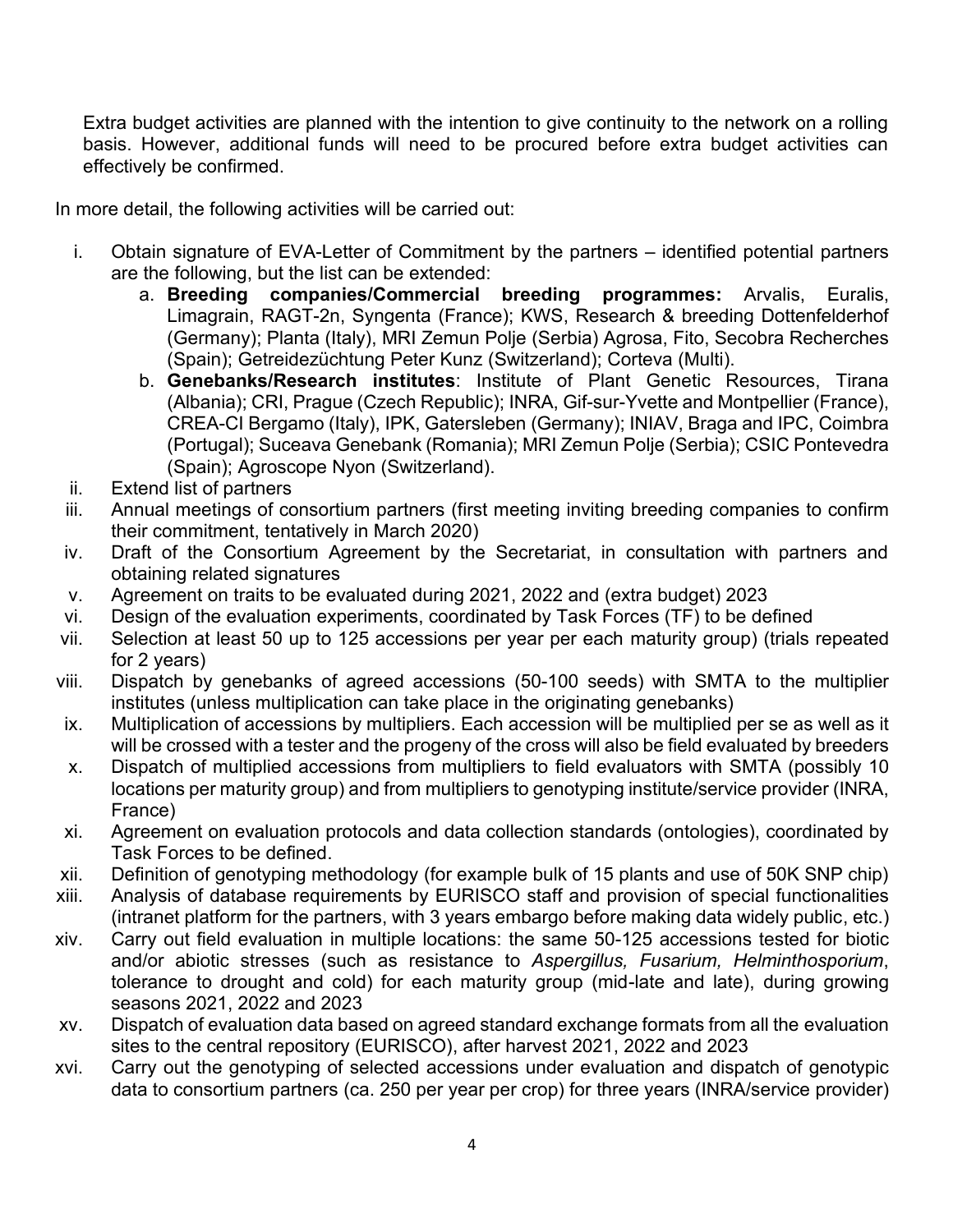- xvii. Genotypic data analysis (INRA), phenotypic data analysis (CSIC) and data display through the EURISCO Intranet platform
- xviii. Promote inclusion of multiplied accessions into AEGIS
- xix. Use the EURISCO templates to transfer to EURISCO existing characterization and evaluation data of European maize core collection accessions (Partners of GenRes 88 project: INRA, France, IPK, Germany; NAGREF, Greece; CREA, Italy; CGN, The Netherlands; INIAV, Portugal; CSIC, Spain)
- xx. Use the EURISCO templates to transfer to EURISCO existing characterization and evaluation data of European wheat or barley accessions (partners to be identified)
- xxi. Preparation of short video clips to be filmed with professional equipment, based on the guidance provided by the "ECPGR Jubilee Task Force" and in line with the ECPGR Communication Strategy.
- xxii. Plan for Network continuation of rolling activities after the end of the project

#### **3. Expected outcomes**

- a) EVA Network on Maize established with Letters of Commitment and Consortium agreements signed by possibly 20 partners
- b) Evaluation for biotic and/or abiotic tolerance traits of 100-250 maize genebank accessions per year for three years in multiple locations (with each batch of accessions tested for two years)
- c) Genotyping of 250 genebank accessions per year for three years
- d) Provision of related genotypic and phenotypic data to a central repository and data made accessible through EURISCO, exclusively to consortium partners for three years, then open to the general public
- e) Increased number of project accessions entering AEGIS
- f) Existing characterization/evaluation data for ca. 100 wheat/barley and ca. 100 maize core collection accessions made available via integration in the EURISCO catalogue.
- g) Preparation of video clips for ECPGR Jubilee Video

## **4. Continuation of the EVA Network after the project**

The crop specific activities initiated through this project are planned to ideally continue in the form of rolling cycles that can exercise their best effect if they remain active over multiple years, much beyond the duration of this project. For this reason, some activities that are meant to be carried out beyond the timeframe of this project have been included in the planning. Some activities will require additional budget (e.g. second round of evaluation of  $2^{nd}$  set and first round of evaluation of  $3^{rd}$  set of maize accessions during Year 4); the coordination of these activities complementing the outcome of the current project may only be carried out if additional budget sources can be identified by the project partners. Establishing a plan for the continuation of rolling activities after the end of the project is envisaged as a task of this project.